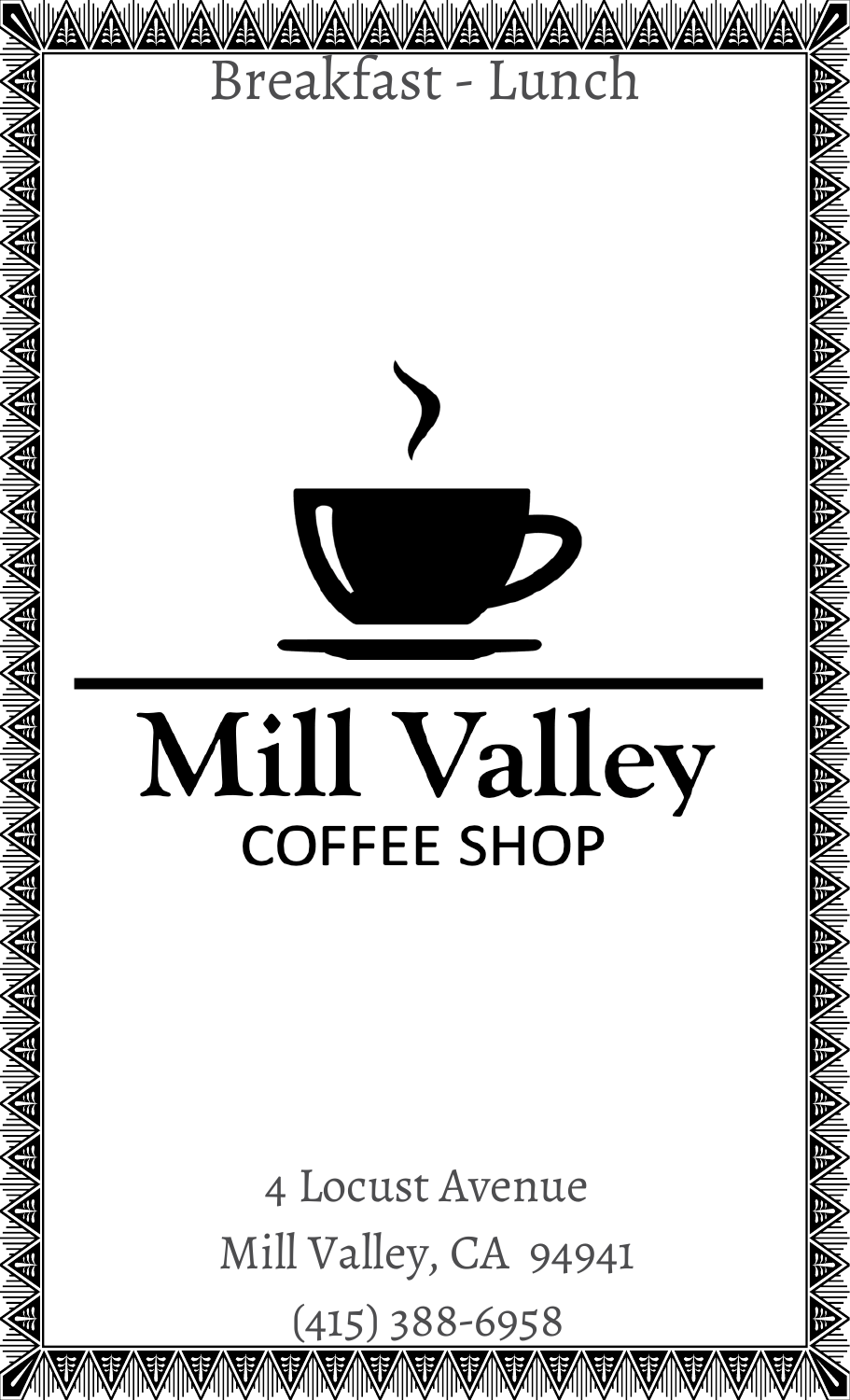*Eye Openers and Omelettes served with hash browns, toast & jelly (except Burrito) Substitute fresh fruit instead of hash browns add 2.50 Substitute Egg whites or Egg Beaters add 2.00 with Raisin or Cinnamon toast add .50 with Avocado add 3.00*

**BREAKFAST**

#### *Eye Openers*

| TWO EGGS, ANY STYLE                                                                                       | 14.95 |
|-----------------------------------------------------------------------------------------------------------|-------|
| Two Eggs w/choice of Bacon,                                                                               | 18.95 |
| <b>SAUSAGE, OR HAM</b>                                                                                    |       |
| <b>BONELESS CHICKEN BREAST &amp; EGGS</b>                                                                 | 19.50 |
| <b>GOURMET SAUSAGE &amp; EGGS</b>                                                                         | 19.50 |
| Choice of Louisana, Chicken-Apple, Cajun, Linguica, Chorizo<br>· add .50 for Organic Chicken-Basil-Garlic |       |
| <b>BREAKFAST BURRITO</b>                                                                                  | 18.95 |
| served with Hash Browns                                                                                   |       |
| <b>CORNED BEEF HASH &amp; EGGS</b>                                                                        | 19.50 |
| <b>CHICKEN FRIED STEAK &amp; EGGS</b>                                                                     | 19.50 |
| Topped with country gravy                                                                                 |       |
| <b>STEAK &amp; EGGS</b>                                                                                   | 20.95 |
| <b>COUNTRY SCRAMBLE</b>                                                                                   | 19.50 |
| Three eggs scrambled with sausage, mushrooms, onions, bell                                                |       |
| peppers, and cheese                                                                                       |       |
| <b>GOURMET SAUSAGE SCRAMBLE</b>                                                                           | 19.95 |
| Three eggs scrambled with choice of our gourmet sausage,                                                  |       |
| onions, bell pepper, mushrooms, and cheese<br>· add .50 for Organic Chicken-Basil-Garlic                  |       |
| <b>LOX SCRAMBLE</b>                                                                                       | 20.75 |
| Three eggs scrambled with lox, green onions, capers, and                                                  |       |
| cream cheese                                                                                              |       |
| <b>ITALIAN SCRAMBLE</b>                                                                                   | 19.95 |
| Three eggs scrambled with Italian sausage, zucchini,                                                      |       |
| mushrooms, sliced olives, topped w/ Italian sauce & Parmesan                                              |       |
| cheese                                                                                                    |       |
| $\mathscr{D}\blacktriangleright$ Broccoli Scramble                                                        | 19.95 |
| Three eggs scrambled with broccoli, zucchini, mushrooms and                                               |       |
| onions                                                                                                    |       |

#### *Omelettes*

| 16.50 |
|-------|
| 18.50 |
| 18.50 |
| 18.50 |
| 18.50 |
| 18.50 |
| 18.50 |
| 18.75 |
| 19.25 |
| 19.25 |
| 19.25 |
| 20.25 |
| 20.25 |
|       |

# *Pancakes and Waffles*

| $\star$ COUNTRY BREAKFAST                                |  | 19.95                   |
|----------------------------------------------------------|--|-------------------------|
| Two pancakes & eggs with choice of bacon, ham or sausage |  |                         |
| $\star$ Suburban Breakfast                               |  | 19.95                   |
| Waffle & eggs with choice of bacon, ham or sausage       |  |                         |
| $\star$ UPTOWN BREAKFAST                                 |  | 20.95                   |
| French Toast & eggs with choice of bacon, ham or sausage |  |                         |
| <b>PANCAKES</b>                                          |  | $(2)$ 14.75 $(3)$ 16.75 |
| Buttermilk Pancakes with side of whipped butter          |  |                         |
| <b>BLUEBERRY PANCAKES</b>                                |  | $(2)$ 16.75 $(3)$ 18.75 |
| WAFFLE                                                   |  | 12.95                   |
| Buttermilk waffle with side of whipped butter            |  |                         |
| <b>BANANAS &amp; CREAM WAFFLE</b>                        |  | 16.50                   |
| <b>STRAWBERRIES &amp; CREAM WAFFLE</b>                   |  | 16.50                   |
| <b>BLUEBERRIES &amp; CREAM WAFFLE</b>                    |  | 16.50                   |
| <b>FRENCH TOAST</b>                                      |  | 16.50                   |

### *Benedicts*

| $\star$ PHIL'S SPECIAL                                     | 20.95 |
|------------------------------------------------------------|-------|
| Poached Eggs with grilled tomatoes, ham, and spinach on a  |       |
| muffin, topped with hollandaise sauce                      |       |
| <b>EGGS FLORENTINE</b>                                     | 19.50 |
| Poached Eggs with spinach on a muffin topped with          |       |
| hollandaise sauce                                          |       |
| EGGS BENEDICT                                              | 19.50 |
| Poached Eggs with grilled ham on a muffin with hollandaise |       |
| sauce                                                      |       |
| <b>LOX BENEDICT</b>                                        | 20.95 |
| Poached eggs with smoked salmon and tomatoes on a muffin   |       |
| topped with hollandaise sauce                              |       |

# *Smaller plates*

| <b>LOX &amp; BAGEL</b>                                         | 19.95 |
|----------------------------------------------------------------|-------|
| Toasted bagel with lox, cream cheese, red onions, tomatoes and |       |
| capers                                                         |       |
| <b>BISCUITS &amp; GRAVY WITH ONE EGG</b>                       | 13.95 |
| <b>V OATMEAL</b>                                               | 8.50  |
| • with raisins or banana add 1.10                              |       |
| <b>CEREAL</b>                                                  | 5.95  |
|                                                                |       |

*A la carte...*

| <b>BAGELS</b>                                                            | 4.50 |
|--------------------------------------------------------------------------|------|
| Plain/Onion/Raisin                                                       |      |
| · add cream cheese 1.00                                                  |      |
| TOAST                                                                    | 4.50 |
| White/Wheat/Rye/Sourdough/English Muffin<br>• Cinnamon or Raisin add .50 |      |
| <b>BACON, HAM OR SAUSAGE</b>                                             | 7.00 |
| <b>FRUIT PLATE</b>                                                       | 7.95 |
| <b>GRAPEFRUIT</b>                                                        | 5.75 |

4 *Vegetarian options* c *Customer favorites* Ÿ *Heart Healthy options*

*Food Safety Reminder: Our meals are cooked to order.* 

*Consuming raw or undercooked meats, poultry, or eggs may increase your risk of foodborne illness*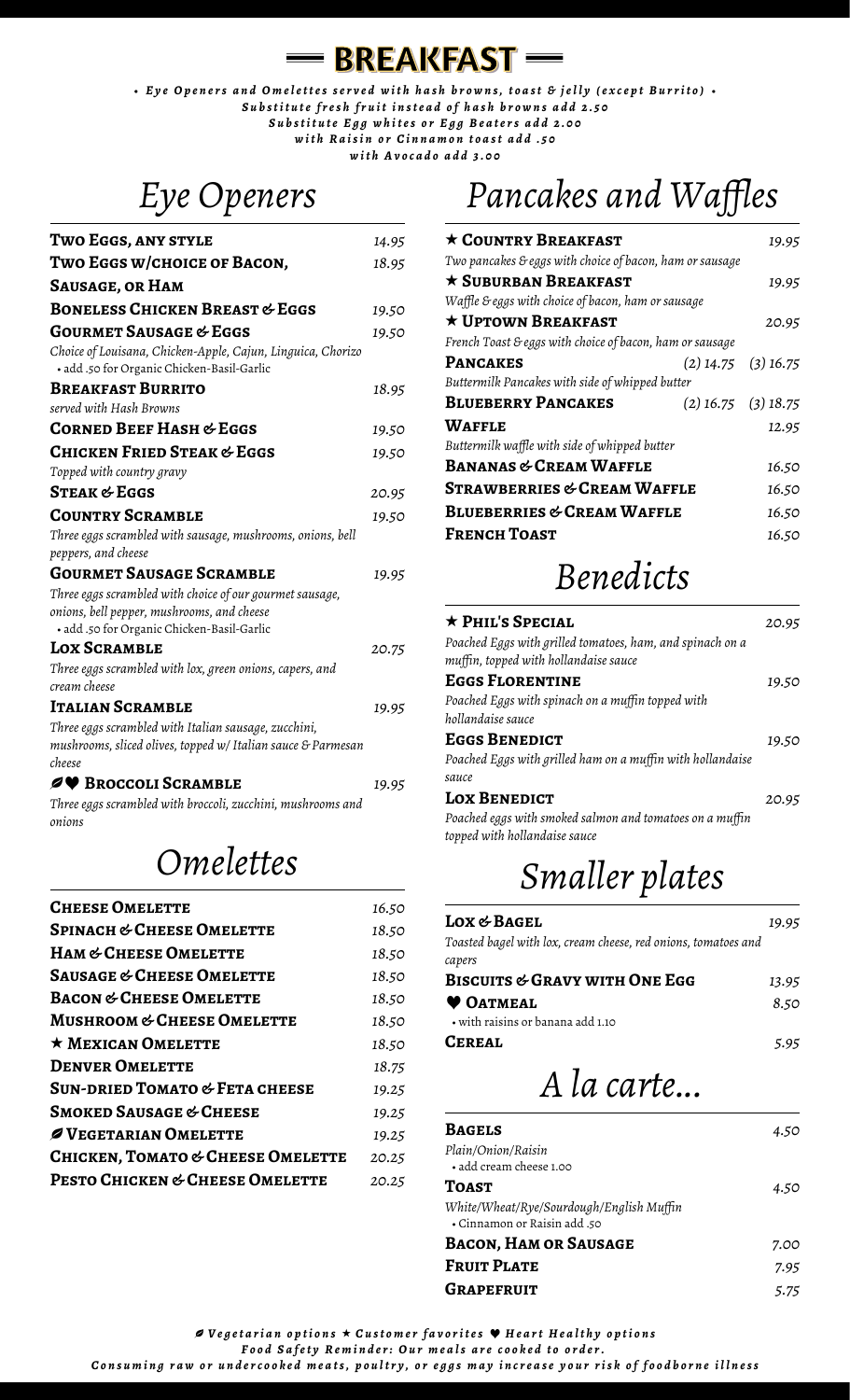

*Served with choice of Potato Salad, Cottage Cheese, Green Salad, Cup of Soup or French Fries Substitute Fresh Fruit add 2.50 with Avocado add 3.00*

# *Burgers*

| Our hamburgers are served on a toasted bun                                      |       |
|---------------------------------------------------------------------------------|-------|
| with mayonnaise, lettuce, tomato, and pickles<br>- Add bacon 3.00               |       |
| <b>HAMBURGER</b>                                                                | 15.50 |
| <b>CHEESEBURGER</b>                                                             | 16.50 |
| American, Swiss or Cheddar                                                      |       |
| $\star$ The ULTIMATE CHEESE BURGER                                              | 18.50 |
| Our favorite cheese burger combination of American,<br>Cheddar and Swiss Cheese |       |
| $\star$ The Western Burger                                                      | 18.95 |
| Onion rings, bacon and cheese on a hamburger draped<br>with B.B.Q sauce         |       |
| <b>GRILLED ONION BURGER</b>                                                     | 16.50 |
| <b>BACON BURGER</b>                                                             | 17.50 |
| <b>V</b> TURKEY BURGER                                                          | 16.95 |
| GARDEN BURGER (VEGETARIAN)                                                      | 16.95 |
| <b>MUSHROOM BURGER</b>                                                          | 16.95 |
| PATTY MELT                                                                      | 17.95 |
| Burger with Swiss cheese topped with caramelized onions<br>on grilled rye bread |       |
| <b>GREEK BURGER</b>                                                             | 17.95 |
| Topped with sun-dried tomatoes, feta cheese and lettuce                         |       |
| Chef's Favorites                                                                |       |
| Foency Did                                                                      |       |

| <b>FRENCH DIP</b>                                                                         | 17.25 |
|-------------------------------------------------------------------------------------------|-------|
| Sliced roast beef and "Au Jus" for dipping. Served on a<br>grilled French roll with fries |       |
| <b>COUNTRY GARDEN</b>                                                                     | 17.25 |
| Ground beef sautéed with onions, spinach & eggs. Served<br>with grilled French bread.     |       |
| <b><i>S</i></b> VEGETARIAN SANDWICH                                                       | 16.25 |
| Avocado, cream cheese, lettuce, tomatoes, cucumber &<br>mushrooms on whole grain bread    |       |

### *Sides*

| <b>ONION RINGS</b>  | 6.95 |
|---------------------|------|
| <b>FRENCH FRIES</b> | 5.75 |
| <b>HASH BROWNS</b>  | 5.75 |

# *Sandwiches*

| $\star$ CLUB HOUSE SANDWICH                                                          | 18.95 |
|--------------------------------------------------------------------------------------|-------|
| A triple-decker on toast, turkey, bacon, tomato and lettuce                          |       |
| $\star$ Reuben                                                                       | 17.75 |
| Corned Beef, Swiss cheese, sauerkraut & Thousand                                     |       |
| Island on grilled rye bread                                                          |       |
| <b>CORNED BEEF SANDWICH</b>                                                          | 17.75 |
| Sliced Corned Beef, melted Swiss cheese, lettuce, tomato<br>on a grilled French roll |       |
| <b>B.B.Q. BEEF SANDWICH</b>                                                          | 17.50 |
| Thin sliced beef on a grilled French roll with lettuce,<br>tomatoes and pickles      |       |
| <b>GRILLED ROAST BEEF &amp; SWISS</b>                                                | 17.50 |
| <b>SANDWICH</b>                                                                      |       |
| Sliced Roast Beef, melted Swiss cheese on whole-grain<br>bread                       |       |
| BACON, LETTUCE, TOMATO (B.L.T.)                                                      | 15.75 |
| HAM, LETTUCE, TOMATO (H.L.T.)                                                        | 15.75 |
| <b>CRILLED CHICKEN SANDWICH</b>                                                      | 17.50 |
| Marinated chicken breast with lettuce, tomatoes & pickles<br>on a toasted bun        |       |
| <b>GRILLED B.B.Q. CHICKEN SANDWICH</b>                                               | 17.50 |
| Boneless breast of chicken marinated in B.B.Q. sauce                                 |       |
| with lettuce, tomatoes & pickles on a toasted bun                                    |       |
| <b>GREEK CHICKEN SANDWICH</b>                                                        | 17.95 |
| Grilled chicken breast topped with sun-dried tomatoes $\epsilon$                     |       |
| feta cheese                                                                          |       |
| PESTO CHICKEN SANDWICH                                                               | 17.95 |
| Grilled chicken breast topped with Pesto & feta cheese                               |       |
| <b>GRILLED TURKEY &amp; CHEESE</b>                                                   | 16.25 |
| <b>GRILLED HAM &amp; CHEESE</b>                                                      | 16.25 |
| <b>GRILLED TUNA &amp; CHEESE</b>                                                     | 16.25 |
| <b>TURKEY SANDWICH</b>                                                               | 15.25 |
| TUNA SALAD SANDWICH                                                                  | 15.25 |
|                                                                                      |       |
| <b>GRILLED CHEESE</b>                                                                | 10.95 |

## *Soup & Salads*

| <b>CHEF'S SALAD</b>                         | 16.95              |
|---------------------------------------------|--------------------|
| with Ham, Turkey, Cheese, Egg, Tomatoes and |                    |
| Cucumber                                    |                    |
| TUNA AND TOMATO SALAD                       | 15.50              |
| <b>CAESAR SALAD</b>                         | 14.95              |
| <b>GRILLED CHICKEN CAESAR SALAD</b>         | 17.95              |
| MIXED GREEN SALAD                           | 9.95               |
| Soup                                        | cup 4.95 bowl 7.95 |